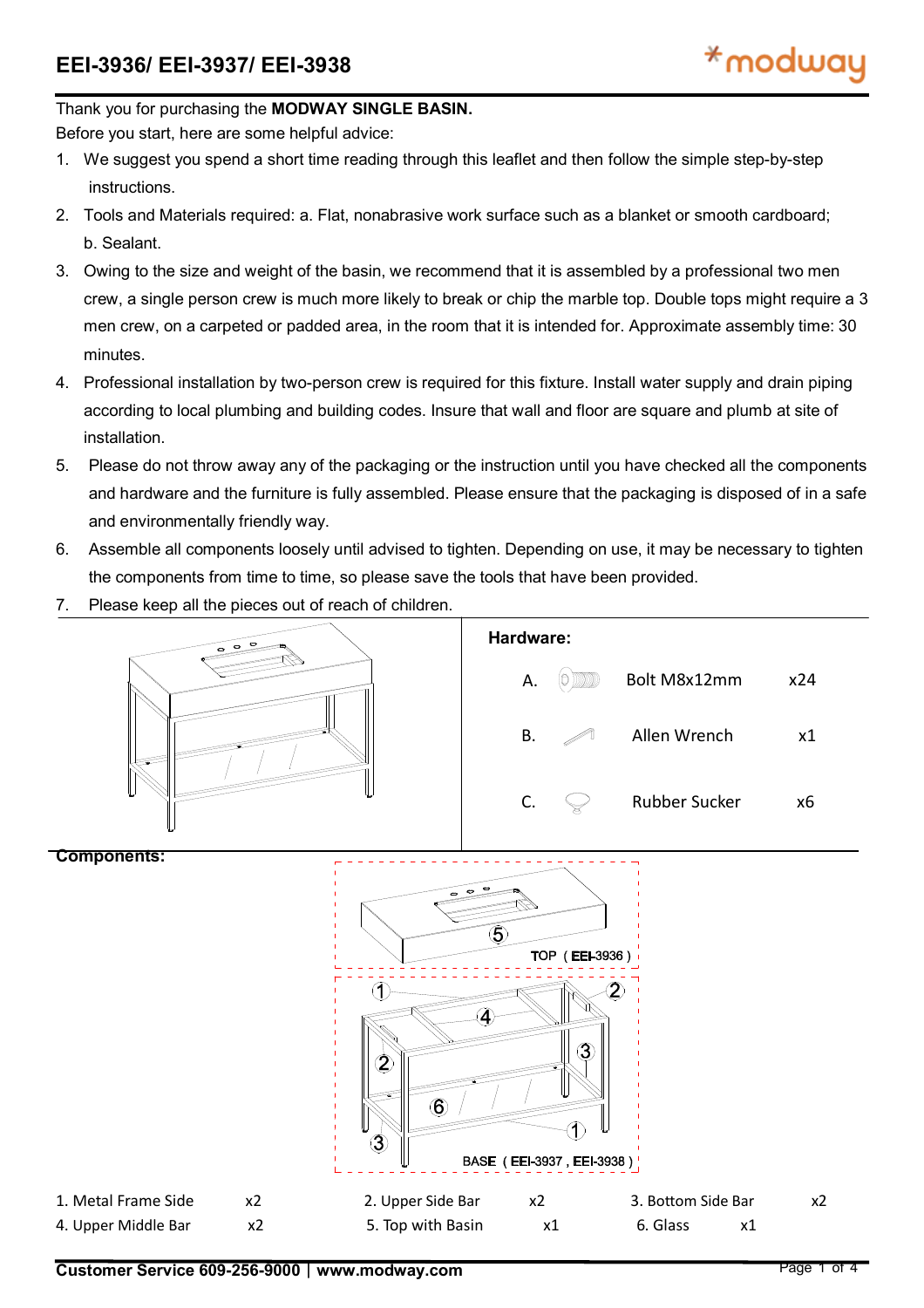## **STEP 1:**

- 1. Please put 1 piece of **Metal Frame Side (1)** on a carpeted or padded surface.
- 2. Attach 2 pieces of **Upper Side Bars (2)**, 2 pieces of **Bottom Side Bars (3)** and 2 pieces of **Upper Middle Bars (4)** to the **Metal Frame Side (1)** by using 12 pieces of **Bolts (A)** as shown. Don't fully tight **Bolts (A)**.
- 3. Repeat the same way to assemble the other **Metal Frame Side (1)** as shown.
- 4. Use **Allen Wrench (B**) to tighten all **Bolts (A)** clockwise as shown.



### **STEP 2:**

Always use a two men crew, a single person crew is much more likely to break or chip the **Top (5)**. Sometimes might require a three men crew.

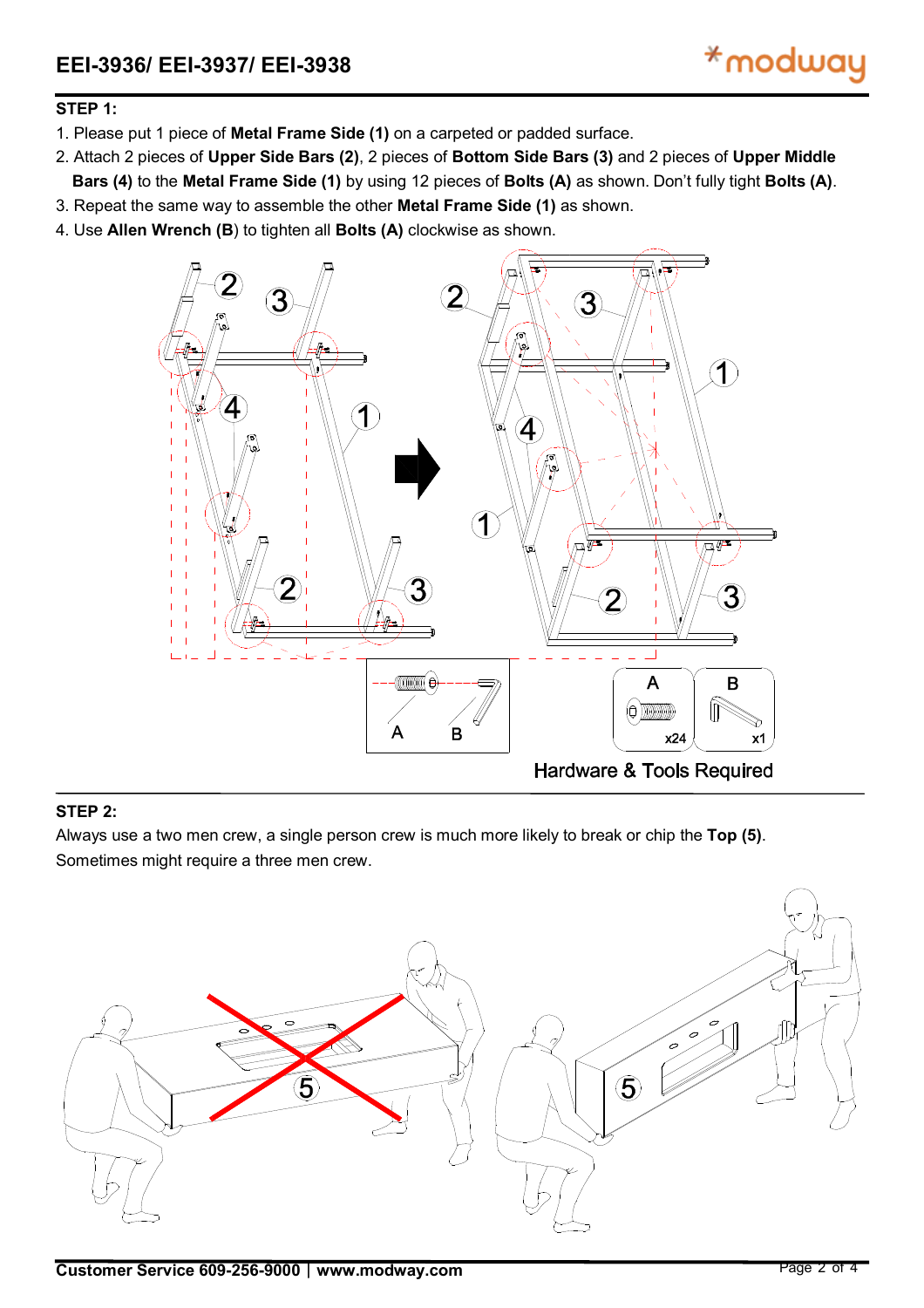# **STEP 3:**

- 1. Carefully put **Top (5)** on the assembled Base from the Step 1 by two adults as shown. Set **Top (5)** on the Base's at the back and leave about 5mm distance from the edge for all other three sides.
- 2. Make sure the **Top (5)** fits closely and pour Sealant **(Not provided)** for the sealing as shown.



### **STEP 4:**

1. Put 6 pieces of **Rubber Suckers (C)** on the pre-installed Clips of the **Metal Frame Sides (1)** as shown.

2. Put 1 piece of **Glass (6)** on the **Rubber Suckers (C)** with your hand as shown.